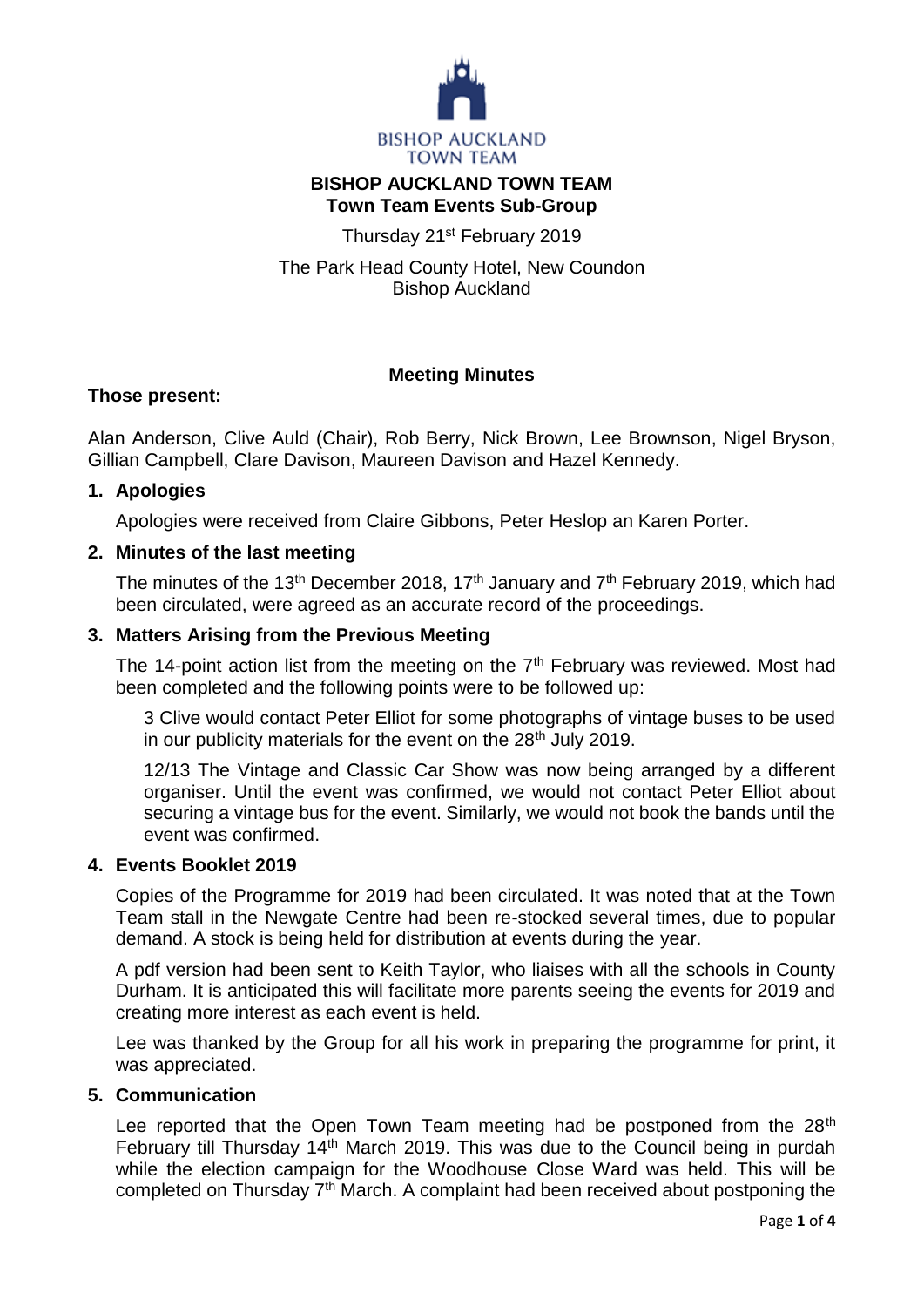meeting. While the complaint had been addressed, it might be raised at the Open Meeting in March.

**Data Collection:** The proforma for collecting business data was discussed and some further amendments made. It was agreed that:

- $\triangleright$  A final draft of the proforma be circulated with an aim of finalising it at our next meeting.
- $\triangleright$  A classification list into which businesses can be recorded will be circulated by Nigel next week.
- $\triangleright$  Nigel will send a list of the businesses that the Town Ambassadors have visited to Nick next week.
- $\triangleright$  We will agree to establish a deadline for collecting the business information at our next meeting.

Nick informed the meeting that he had established the parameters of the database and only needed the classification list to complete it. Once we were in a position to collect the data, we would need to brief those collecting data about how to record the classification of the business.

#### **6. Banners 2019**

Clive reported that the banners had been washed, dried and metal attachments oiled and were ready to be fixed to the lampposts. In the next fortnight, Clive and Alan would be securing the banner sponsorship. Our aim remained to have the banners in place by the last week in March.

#### **7. Easter Eggstravaganza 2019:** Saturday 20th April 2019

It was confirmed that the face painter, Tombola, Egg Decorating competition and egg nest competition would be the main features of the Eggstravaganza, which would run from 10.00am till 2.00pm. Lee agreed to draft a flyer based on these events.

It is still unclear as to whether Forces Support would want to hold a fashion shop on the same day. While Karen from Forces Support has indicated a different date for the fashion show, this needs to be clarified.

#### **8. Finance**

The payments for the road closure in the Bishop Celebrating Together event in September 2018 and Kynren advert for the 2019 programme, were still outstanding. It was agreed that Clive and Alan approach the accounts department at Auckland Projects. Alan can contact the accounts department at Kynren.

## **9. Any other business**

**1940s Day Saturday 8th June 2019:** Rob confirmed that the following acts were booked:

- ▶ Sandra Welch Dancers; Do Op Dollies; Jemma Highfield; Aycliffe Town Band and the Bishop Auckland Theatre Group. It was agreed that a 1940s themed sweet vendor be booked as well.
- $\triangleright$  Nigel would be meeting with the Military Vehicle Group at Spennymoor next week and would hope to confirm their involvement then.
- $\triangleright$  It was suggested we run with the events booked and get posters/flyers published so that we can promote the event early to stimulate interest in the day. This could include shops developing a 1940s theme; 1940s food related stalls; and promoting 1940s re-enactors coming into Bishop Auckland on the day.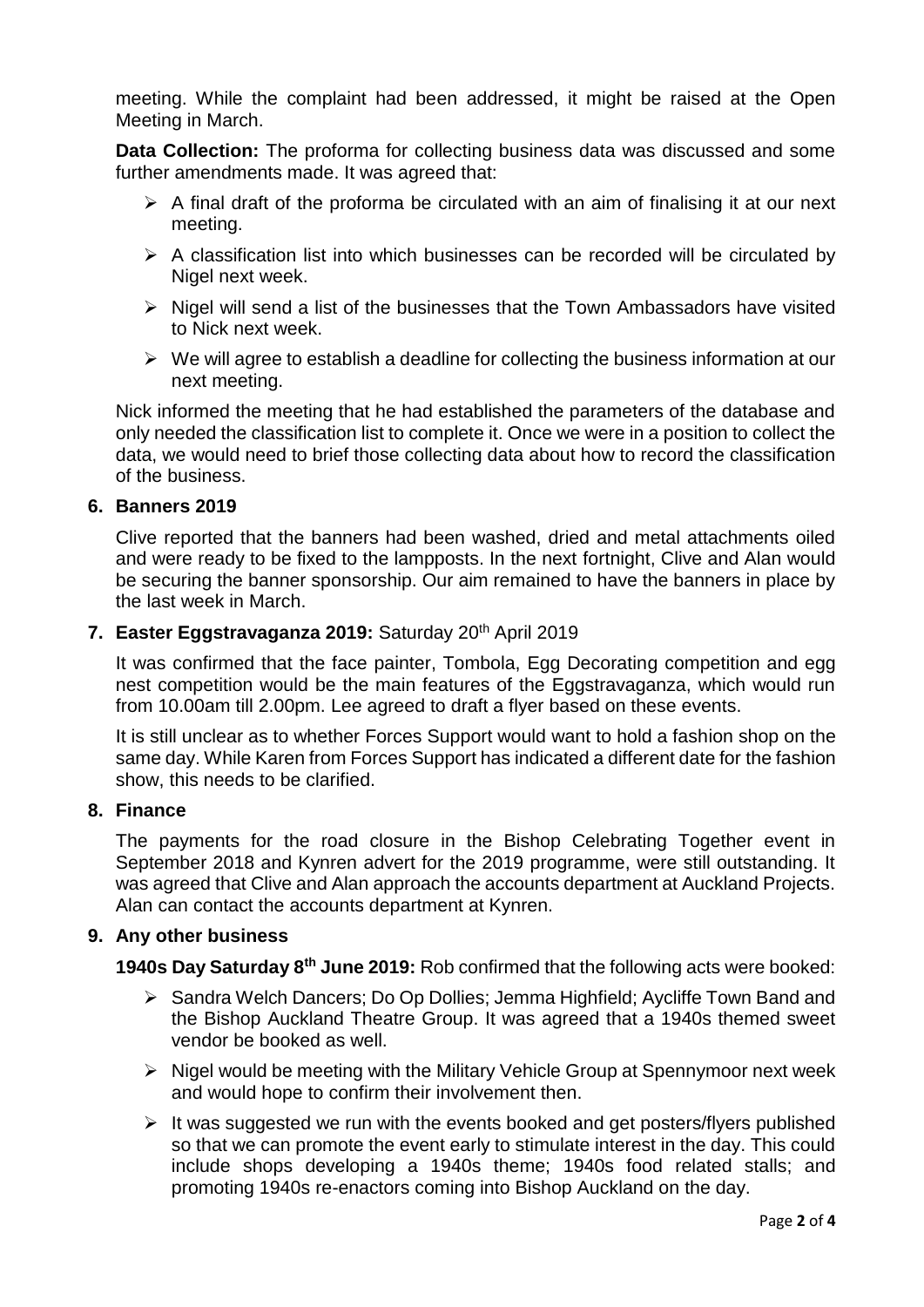$\triangleright$  Nigel would establish what restrictions might apply to flags and bunting being used in the main streets – Market Place, Newgate Street, Fore Bondgate and the bus station.

**Food Festival:** Lee reported that the Food Festival organisers had agreed to pay for a flyer which had local business promotions on for the period of the Festival. We would need to sign the businesses up to this. The Food Festival will be held on Saturday 13<sup>th</sup> April and Sunday 14th April.

**Weardale Railway Event:** Lee highlighted the Weardale Train Feature Outings and suggested we have a social event around the Fish and Chip trip on Saturday 14<sup>th</sup> September. This was agreed and 8 people indicated their availability. It was suggested that we provisionally book 8 places, as the trips are popular, and confirm once we have circulated the information to the rest of the group.

The trip is on the last night of Kynren, so those members involved with the show would not be able to attend.

**McDonalds:** Clive had been approached by McDonalds at Tindale to discuss community activities the branch might get involved in. It was agreed that the manager be invited to the next meeting to discuss what they may be interested in.

#### **10.Date of next meeting**

Thursday 7<sup>th</sup> March 2019 at 5.30pm in the Park Head Hotel.